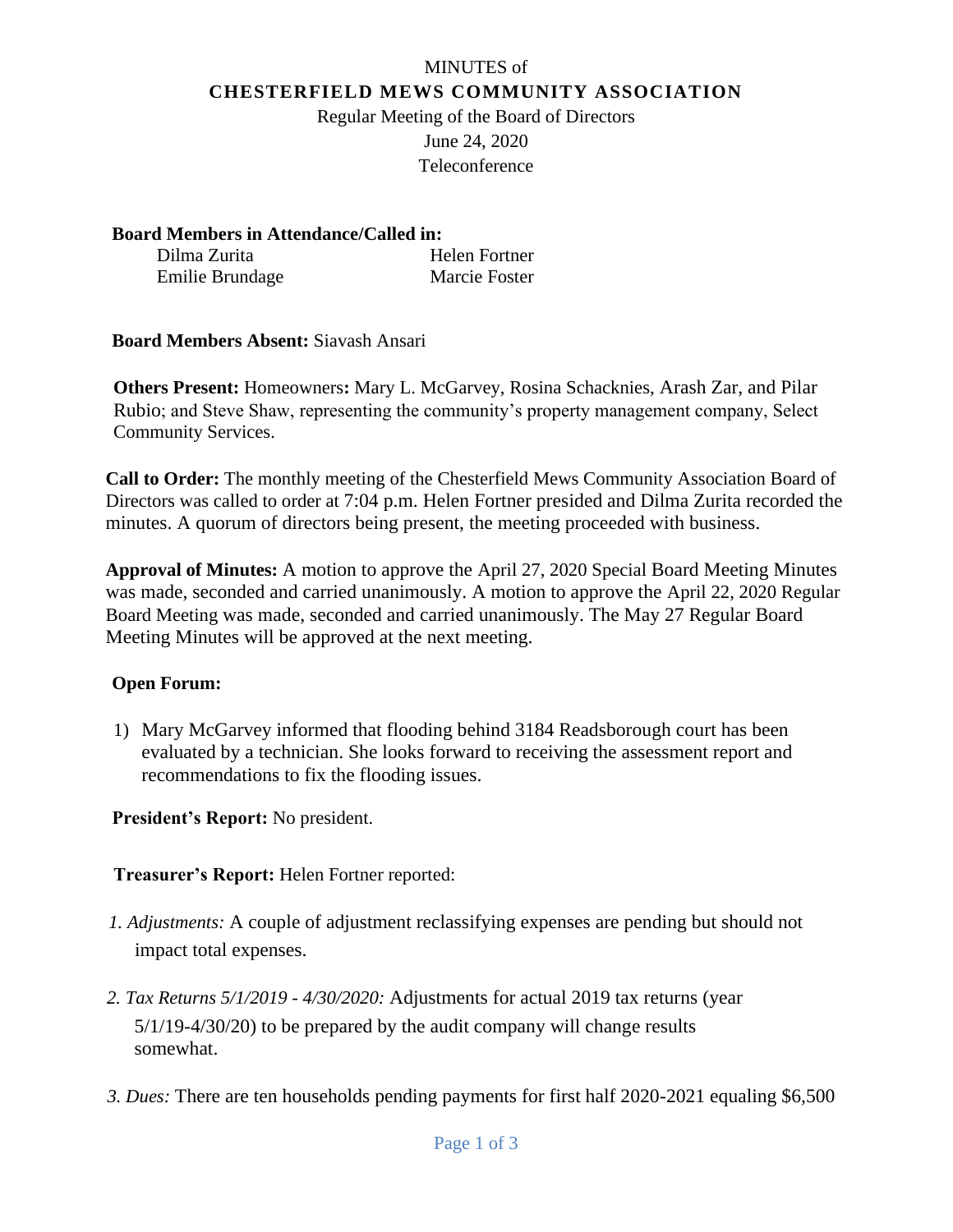### **Board of Directors Meeting Minutes**

#### **Committee Reports:**

*Communications:* Marcie Foster communicated that she does not have a report. She is aware that some forms need to be uploaded to the website but did not have time to upload due to the pandemic impact in time availability. However, she sent more than 65 invitations to CMAC homeowners to join the Next-Door community.

*Architectural*: Emilie reported that architectural inspections will take place on July 6, 2020. The community manager confirmed that architectural violations sent in 2019 were corrected as requested.

*Grounds Maintenance:* Pilar followed up on the recommendations the committee emailed to the board and looks forward to getting board approval for the items listed in the recommendation. She will email the board again with a prioritization of items. A motion was made for Pilar to be the POC with Blade Runners without budget authority. Dilma seconded. A vote took place. 3 voted YES and 1 abstained.

### **Old Business:**

- 1) *Community Manager Update:* Steve Shaw reported on the paving issues status. He spoke with a structural engineer who believed that the issue might not be as complicated as initially thought. They can't determine if it is an actual sinkhole. It was determined that probably a significant amount of water from the area caused ground soil to wash away and created the current situation. It could not have occurred as a result of the paving project because the heavy equipment would have fallen to the ground. The structural engineer recommended cutting down that section of the asphalt, filling the hole with dirt and repaving. He suggested getting proposals from Brian Stuart from Dominion Paving, a second proposal from a second paving company, and a 3rd paving company to give an opinion. The community manager believes that the association is looking at about \$5,000 cost for repairs. Brian Stuart from Dominion Paving also looked at the pavement dent at the intersection of Readsborough & Guysborough, and determined that it was caused by heavy machinery and it doesn't represent a significant problem.
- 2) *Flooding Issues:* Steve scheduled a contractor to assess flooding issues behind 3142 Readsborough and other areas. He will share the report with the board as soon as he receives it.

#### **New Business:**

1) Multiple homeowners emailed the Contact Us form reporting damage to their property caused by outgrown community trees and requesting the Board to get community trees trimmed. Landscaper Blade Runners can provide tree trimming at an additional cost to current contracts.

**Next Meeting:** The next board meeting is scheduled for 22 July 2020 at 7:00 p.m. via teleconference